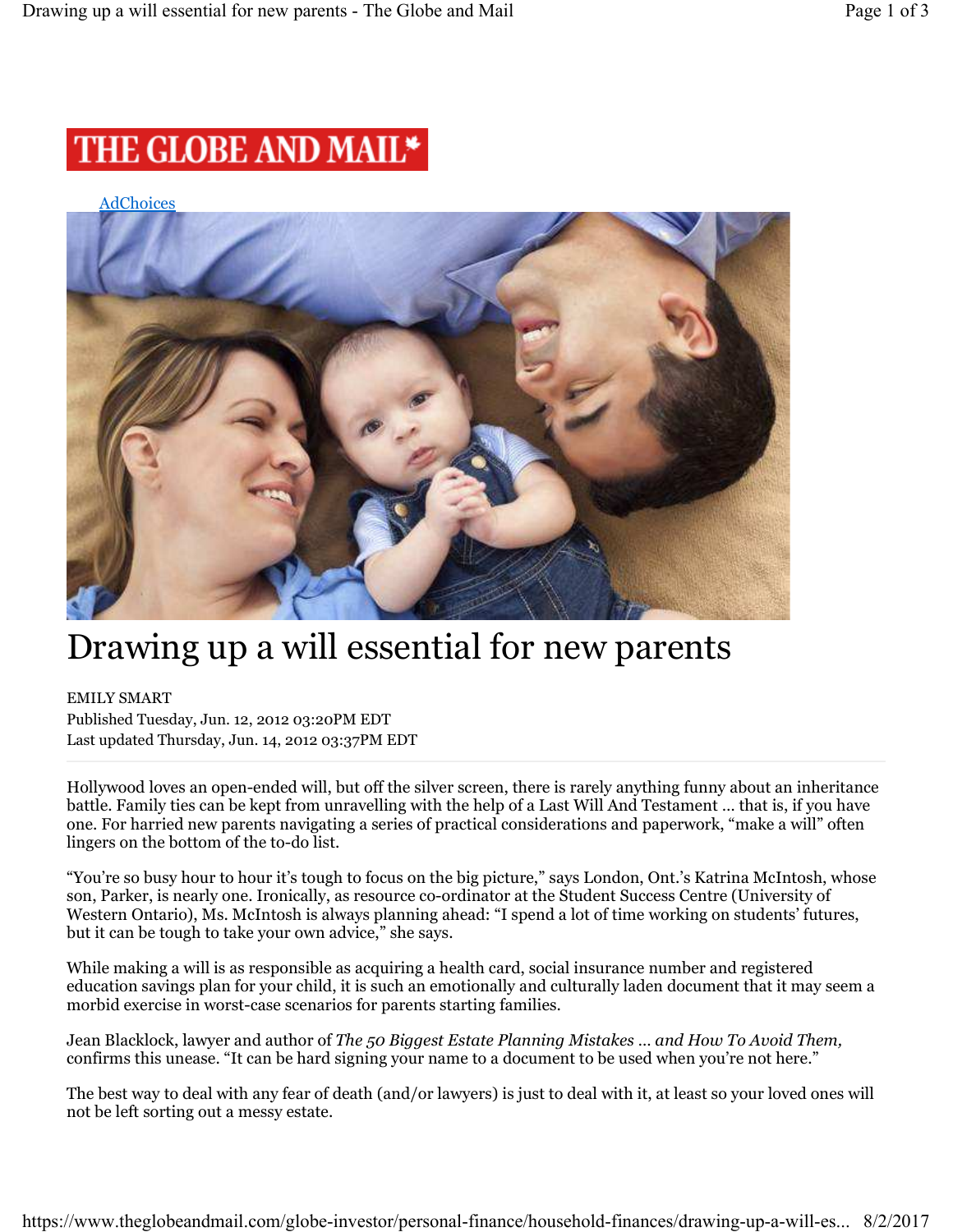Les Kotzer, a lawyer, inheritance expert (he offers free will reviews) and purveyor of cautionary tales (*Where There's An Inheritance* is his most recent book), suggests, rather poetically, "A will is a living, breathing document." Over time, a will is as much about life as death. The passing of property, goods and memories to later generations is a form of continuity.

Beautiful and/or terrifying, the Last Will and Testament can also be a "ticking time bomb" (a Les Kotzer catchphrase). In order to craft a will that does not create problems, there are a few common issues that are easily solved on paper, if not in real life.

"It is daunting," Ms. Blacklock says. "Take it one step at a time, and do it in bite-sized pieces," she advises.

For new parents feeling overwhelmed by information, decisions and all of modern life's hazards, consider this: When it's done, it's one less thing to worry about.

Here are four common trouble spots concerning wills:

#### **The outdated will**

It is crucial to update a will to include new additions to the family; don't let your will go the way of the third child's baby book.

Social media condition us to update our statuses at every turn, but when it comes to keeping the Last Will and Testament current, it can be decades between amendments. An outdated will is nothing but trouble; if new children, a change in marital status or major purchases go undocumented, the implications can play out in court.

For example, "separation means marriage in will terms," Mr. Kotzer warns. If your will doesn't reflect your current circumstances, it opens the door for potential dispute among all involved, including those who have left the family.

#### **Guardianship and in-laws**

For new parents, guardianship can be a difficult issue. Blood relatives are often a first choice, but Mr. Kotzer points out that if a brother or sister and spouse are appointed, a marriage dissolution may result in "their custody battle over your child(ren)."

For Ms. McIntosh, the question of guardianship went hand in hand with ensuring that her son's caregivers receive financial support. She and her husband chose guardians and named them as beneficiaries in a new life insurance policy. But with this came uncertainty about the legal ramifications: "I wasn't sure what we needed, we just knew we needed something. At least we're covered until we have time to do something else," Ms. McIntosh says.

So, is she covered? Not really. Life insurance has no legal bearing on guardianship, so the will is an essential piece of the puzzle when planning your child's care. "The important thing is for parents to step back and look at what they want to achieve with regards to the care and raising of their children. Keep this separate from the issue of financial security. The law keeps these two aspects of estate planning separate," Ms. Blacklock states.

#### **Confusion about the books**

The idea that a will is a comprehensive itemized list of one's complete personal inventory is a "common misconception," Mr. Kotzer says. In addition, "equal is not to be confused with fair," he warns. Splitting strictly according to dollar value can leave one family member feeling shortchanged on sentimental value.

"Every word means something," Mr. Kotzer says, but often, that something is open to interpretation. Vague phrasing such as the words "antiques," "memorabilia" and "personal monies" plagues estate distribution. When it comes to wills, clarity is a fine balance between specificity and generality. As an example, Mr. Kotzer suggests that a phrase such as "remainder of the estate" works well to both simplify and summarize assets in a broad stroke.

What of one's digital footprint? It is increasingly important to leave instructions regarding personal electronics, data and account access details, including computer passwords and account logins. Consider photographs –